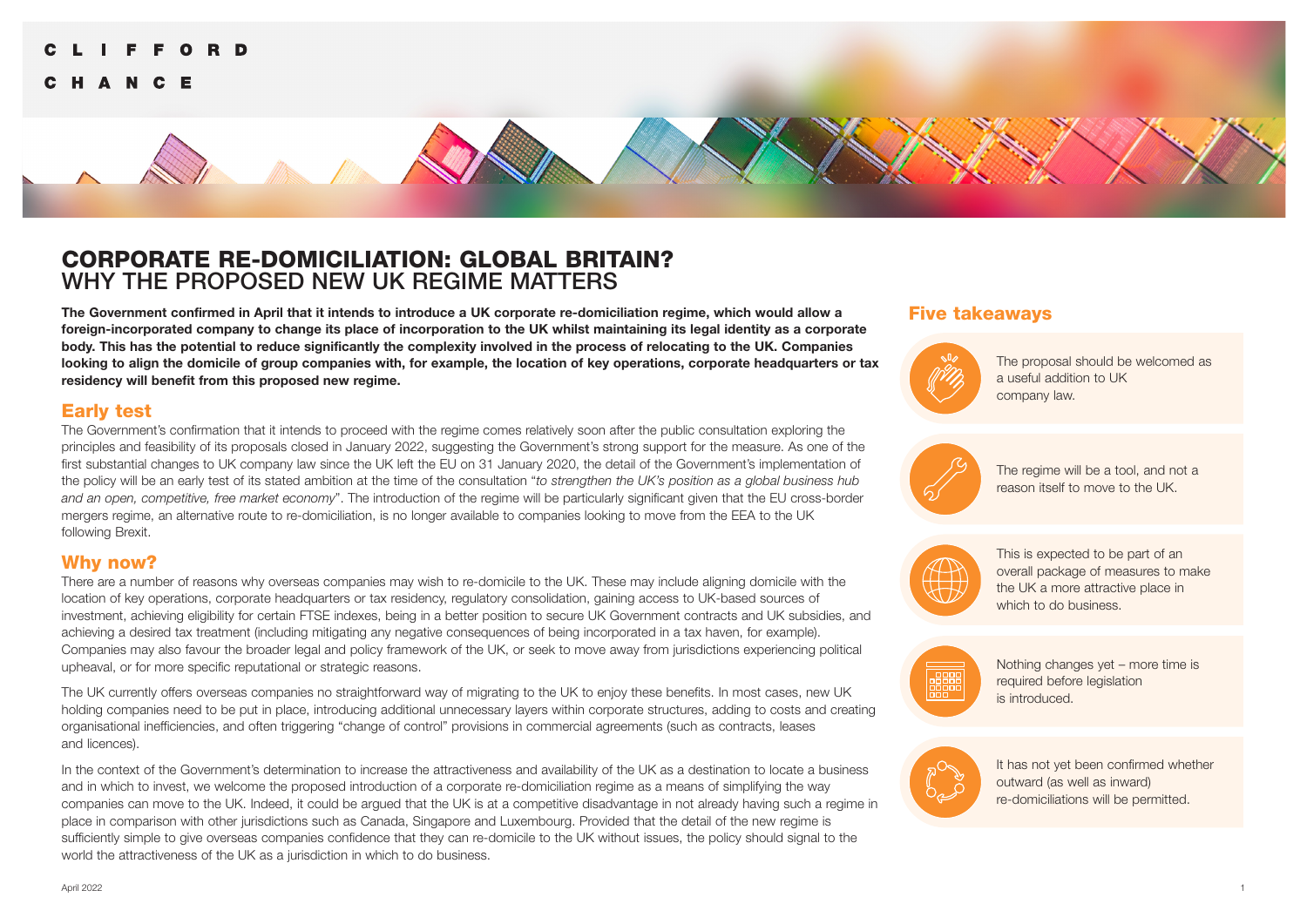#### A two-way regime?

Whilst the Government has confirmed that it intends to introduce a regime making it possible for companies to move their domicile to the UK, it has remained silent on the question of whether it also intends to introduce an outward re-domiciliation regime, which would enable companies to shift their place of domicile from the UK to a foreign jurisdiction. The additional complexities of such a regime raised in responses to the consultation may have discouraged the Government from confirming its intentions at this early stage, and it is not necessarily the case that the Government has ruled out an outward re-domiciliation regime, but the silence does allow space for arguments that permitting only inward re-domiciliation would be limiting in a jurisdiction that is keen to be seen to be open to cross-border investment.

Concerns have been raised that some companies may be reluctant to make use of an inward re-domiciliation regime if they cannot subsequently leave the UK in the event that their circumstances change. From a pragmatic perspective, where the UK requires co-operation from authorities in other jurisdictions to ensure that re-domiciliation of overseas companies into the UK operates smoothly, that co-operation may be less forthcoming if the UK does not allow its own companies to re-domicile to that jurisdiction.

Nevertheless, it is undoubtedly the case that an outward re-domiciliation regime involves greater complexity than a regime that permits only inward re-domiciliation, raising substantial issues with regard to creditor and shareholder protection. It may be understandable for the Government to prioritise implementation of an inward re-domiciliation regime, particularly given that the majority of respondents to its consultation did not provide an answer to the question of the economic (or other) benefits to the UK of allowing outward re-domiciliation.

### Part of a package

Although the Government has confirmed its intention to proceed with the introduction of an inward re-domiciliation regime, it has indicated that more detailed analysis and engagement are needed before legislation can be drawn up to enact the policy, so the detail remains to be seen. It is also yet to be confirmed whether the new regime will permit re-domiciliation between UK nations, which may become more relevant in the context of any political moves towards independence from the UK by member nations. In any event, a UK corporate re-domiciliation regime (whether inward only or two-way, intra-UK or otherwise) will not single-handedly achieve the Government's aims of strengthening the UK's position as a global business hub, and there are unlikely to be overwhelming numbers of applications to re-domicile to the UK immediately following the introduction of the regime. Re-domiciliation will need to be part of an overall package of measures to make the UK a more attractive place in which to do business. General commercial conditions in the UK (including tax and regulation) are likely to remain key factors in a company's deliberations as to whether to relocate. In this context, developments such as the recent measures to enhance the attractiveness of the UK REIT regime for real estate investment and the publication of the outcome of the UK Prospectus Regime Review confirming the Government's intention to implement a simpler regime for companies listing and raising capital are welcome. Provided that the detail of the regime ensures its smooth running and a fully supported team at Companies House is on hand to implement it, a new UK corporate re-domiciliation regime will be equally welcome for the purposes of increasing the attractiveness and availability of the UK as a destination to locate a business, and will be a useful tool to facilitate transfers of businesses into the UK.

#### Across the board

Business minded insights for boards and for business **[www.cliffordchance.com/acrosstheboard](https://www.cliffordchance.com/insights/thought_leadership/across-the-board.html)** 

## What was in the consultation?

The consultation sought views on the introduction of a UK re-domiciliation regime, which would make it possible for companies to re-domicile and therefore easier to relocate to the UK.

In the consultation, the Government set out its proposals and sought views on:

- the advantages of enabling companies to re-domicile
- the level of demand that exists, among which types of companies and sectors
- the appropriate checks and entry criteria
- the merits of establishing an outward re-domiciliation regime
- any tax implications associated with the introduction of a re-domiciliation regime.

Senior and specialist corporate lawyers from Clifford Chance were members of the joint working party of the Company Law Committees of the City of London Law Society and the Law Society of England and Wales that responded to the consultation.

Clifford Chance tax specialists also comprised part of the Revenue Committee of the City of London Law Society, which also responded to the consultation.